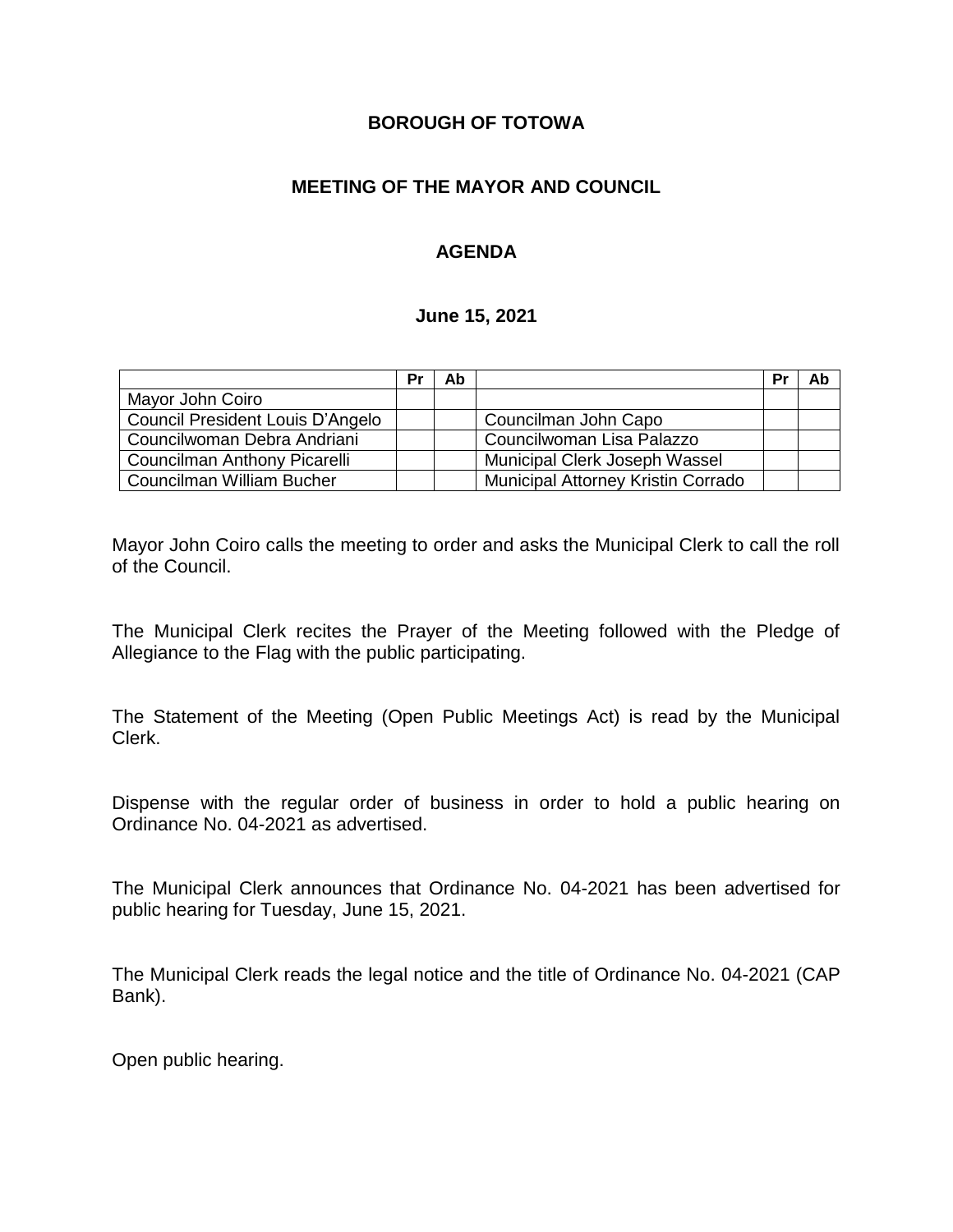Mayor Coiro asks if any citizens wish to be heard on Ordinance No. 04-2021.

## **CITIZENS HEARD:**

Close public hearing.

The Municipal Clerk reads Ordinance No. 04-2021 by title.

Adopt Ordinance No. 04-2021.

Revert to the regular order of business.

Report from Members of the Council, Municipal Clerk and Municipal Attorney.

**CITIZENS HEARD:**

Minutes of the Mayor and Council for the Youth Week meeting of May 25, 2021.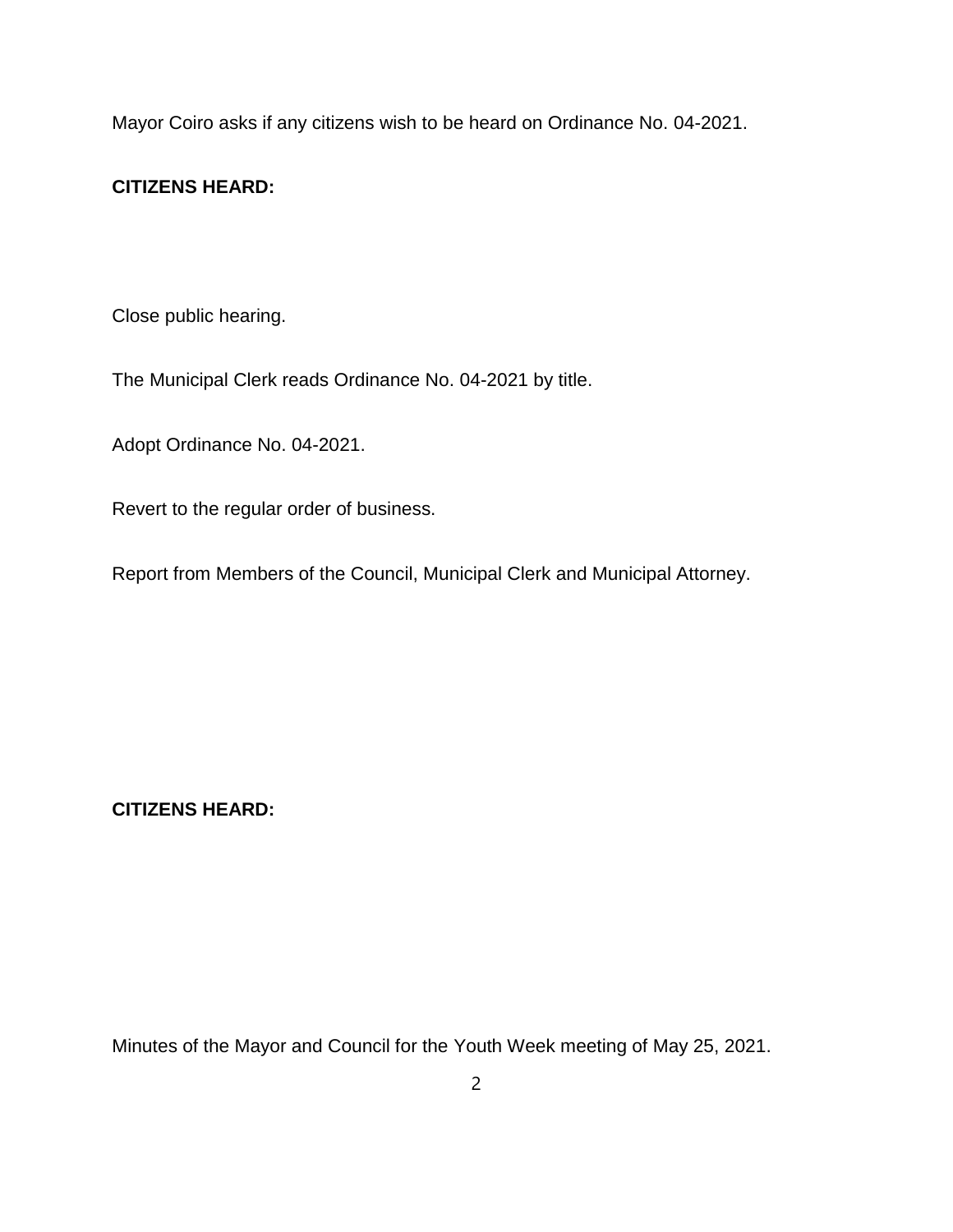#### **COMMITTEE ON FINANCE: PICARELLI, D'ANGELO, CAPO.**

Resolution No. 2021-13 for the payment of bills.

Resolution to effectuate the redemption of Tax Sale Certificate Numbers 18000004, 18000005 & 18000006 for 4 Columbus Avenue, Block 75, Lots 23, 24 & 27.

Resolution Authorizing Execution Of An Agreement With The Morris County Cooperative Pricing Council To Renew Membership Therein For The Period Of October 1, 2021 Through September 30, 2026.

Resolution To Amend Contract Between The Borough Of Totowa And Gaeta Recycling Co., Inc. For The Collection And Transportation Of Solid Waste.

Resolution To Amend Contract Between The Borough Of Totowa And Get-A-Can, Inc. For The Collection And Transportation Of Recyclable Materials.

## **COMMITTEE ON PUBLIC SAFETY: D'ANGELO, CAPO, BUCHER.**

Recommendation of the Committee to appoint a School Crossing Guard.

Appointment by the Mayor.

Confirm the appointment.

#### **COMMITTEE ON PUBLIC WORKS: BUCHER, PALAZZO, PICARELLI.**

Change Order No. 1 for a net decrease of \$61,553.35 and Payment Estimate No. 2 (Final) in the amount of \$8,261.59 to Marini Brothers Construction, Co. for the 2018 – 2019 NJDOT Road Improvement Project.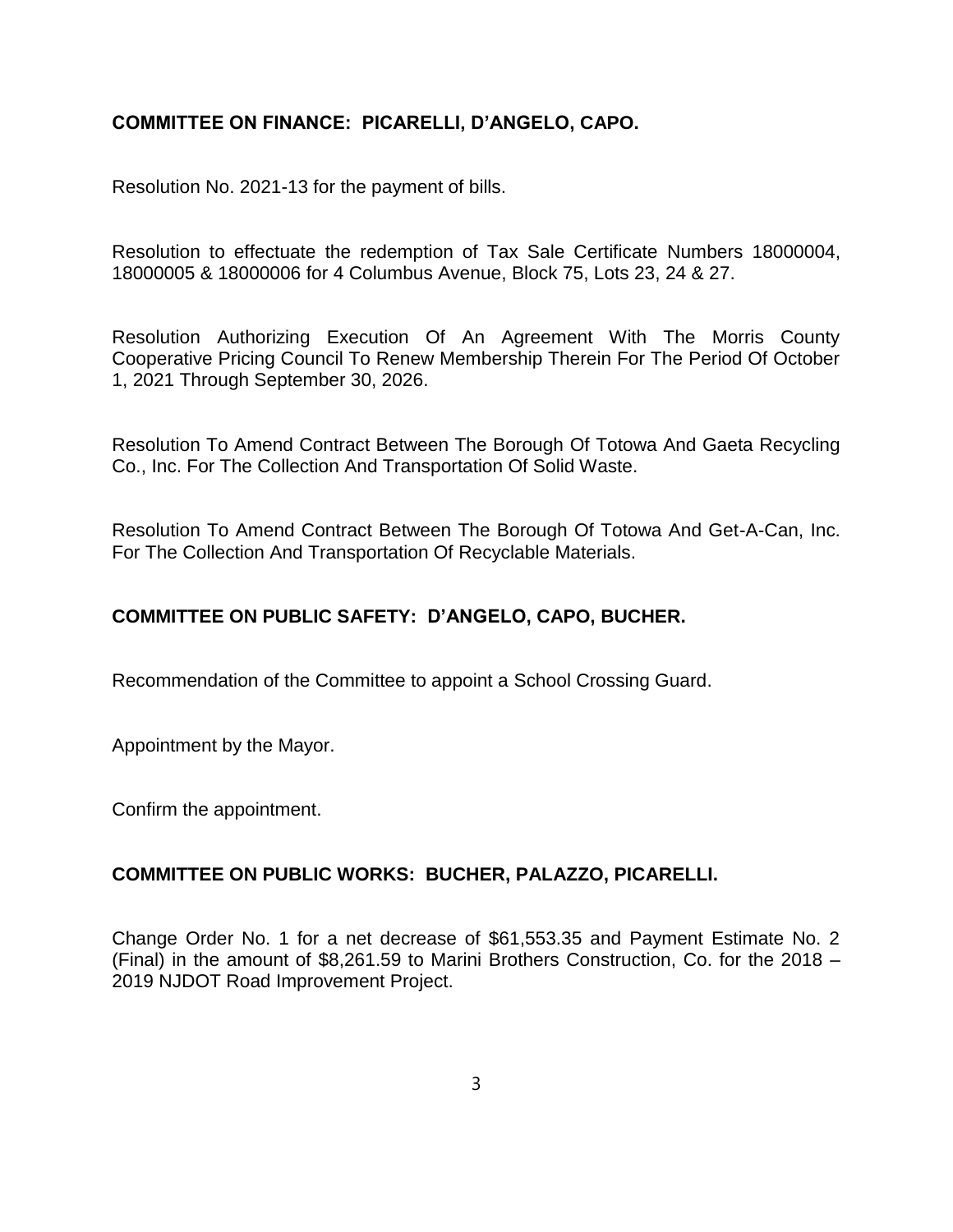Resolution Of The Borough Of Totowa Authorizing The Payment Of Terminal Leave Benefits To Todd W. Pohlman.

Recommendation of DPW Superintendent Jim Niland for a grade increase for DPW Laborer Michael Bastante from Grade 5 to Grade 4.

## **COMMITTEE ON ENG. & PUB. PROPERTY: CAPO, ANDRIANI, D'ANGELO.**

No report.

# **COMMITTEE ON LIAISON & INSPECTION: ANDRIANI, BUCHER, PALAZZO.**

Resolution Approving The Menu And Price List For 2021 For The Totowa Swimming Pool.

Authorize the Municipal Attorney to prepare the Developer's Agreement for GOM Real Estate Investment, LLC, 95 Shepherds Lane, Block 11, Lot 9.01.

Authorize the Municipal Attorney to prepare the Developer's Agreement for Fortress Holdings, 555 Preakness Avenue, Block 6, Lot 2.

Authorize the Municipal Attorney to prepare the Developer's Agreement for Totowa Investment Group, 515 Union Boulevard, Block 100, Lots 1 & 4 and Block 148, Lot 1.

Authorize the Municipal Attorney to prepare the Amendment To Developer's Agreement for Digital Real Estate Investment, LLC, 701 Union Boulevard, Block 173, Lot 17.

Resolution Authorizing The Borough Of Totowa As Part Of Its Affordable Housing Trust Fund Spending Plan To Acquire Properties For Veteran Family Housing Pursuant To N.J.A.C. 5:93-5.11.